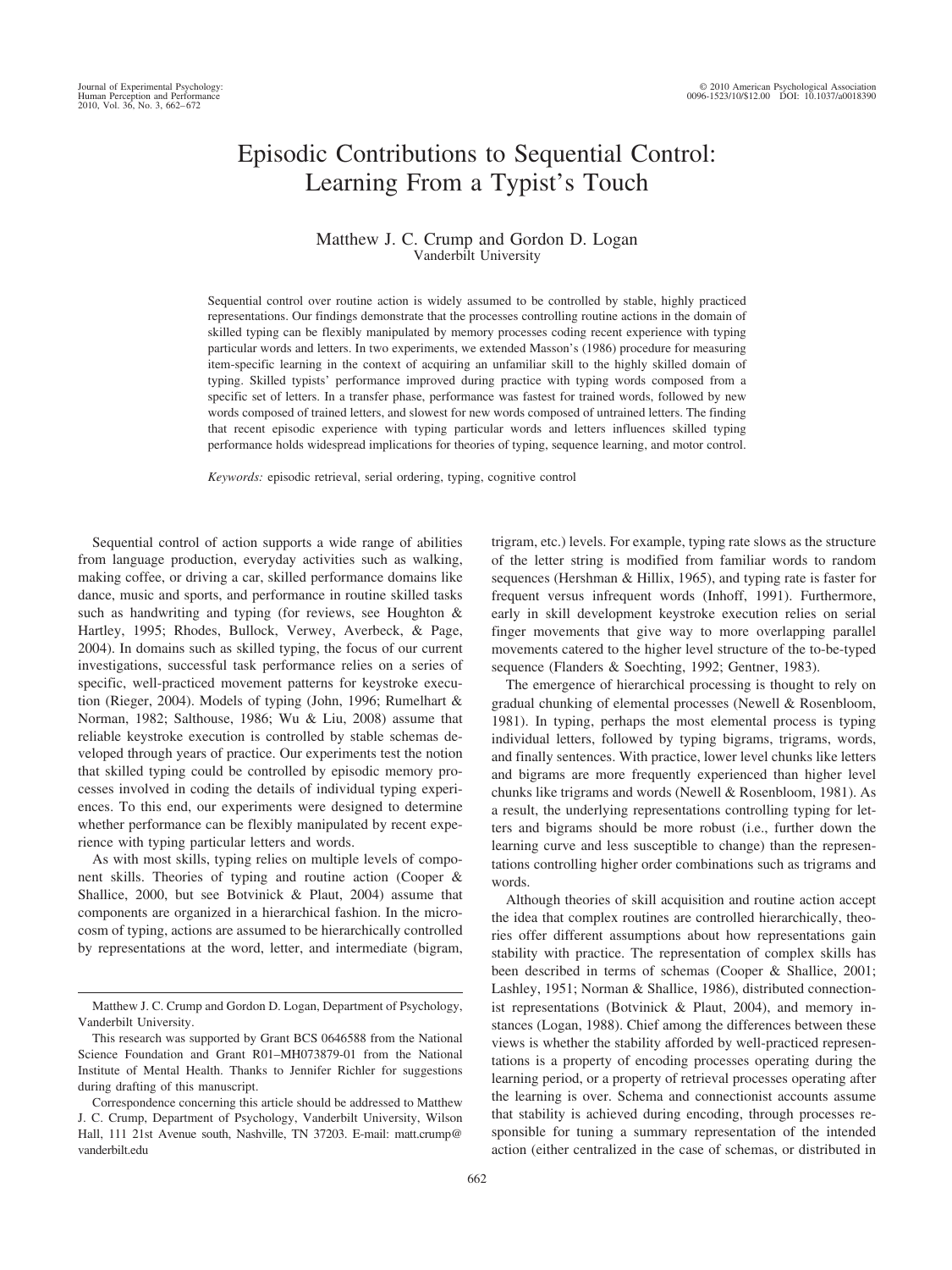the case of connectionist accounts). With years of practice, the tuning process would gradually filter out irrelevant information, resulting in the formation a stable summary representation for the control of a particular action.

In contrast, instance accounts assume that stability can emerge during memory retrieval<sup>1</sup>. On this view, rather than filtering out irrelevant details during encoding, all of the details of specific performance episodes occurring over the course of practice are preserved in memory. In this way, depending on current task demands, retrieval processes can pool across a set of episodic traces, and this aggregate retrieval of many similar instances would provide stability to performance, as the average of the pooled instances would provide reliable directions for action. More important, instance based theories assume that all past experiences remote and recent—are preserved in memory, and thereby allow the retrieval of recent experiences to shape performance, even in well practiced domains. In contrast, schema and connectionist theories would assume that recent experiences with performing a well-practiced routine would have minimal impact on the overlearned summary representations controlling performance.

The empirical goal for the present experiments was to discover whether the details of recent typing experiences can influence performance in skilled typists. A result of this nature would suggest that episodic representations coding recent experiences participate in the control of skilled typing. To this end we manipulated skilled typists' recent experience by having them type particular words and letters, and then tested their performance for typing trained and untrained letters and words.

Across two experiments we adapt a procedure developed by Masson (1986) demonstrating that the skill of reading mirrorreversed words depends on training with specific items. Masson created two groups of words constructed from different sets of letters. For example, one set of words was made from the letters a, b, d, g, i, j, l, n, q, s, u, v, and x, and another set was made from the remaining letters in the alphabet, z, w, e, c, r, f, t, y, h, m, k, o, p. The training phase involved reading aloud mirror-reversed words constructed from one letter set, and a transfer phase involved reading aloud old words from the training phase (old letters, old words: old/old), new words created from the trained set of letters (old letters, new words: old/new), and new words created from the untrained set of letters (new letters, new words: new/ new). Transfer phase performance demonstrated faster reading times for practiced old/old than old/new items, and an advantage for old/new items over novel new/new items; furthermore, new/ new items were not named faster than old items from the first training block. These findings demonstrated that the skill of reading mirror-reversed words was acquired in an item-specific fashion, and fit well with an instance-based framework for skill acquisition whereby encoding and retrieval of particular experiences with particular items facilitates performance for trained and untrained items as a function of similarity to the training set (Palmeri, 1997).

## **Experiment 1: Laser Keyboard**

Masson's (1986) procedure investigated episodic contributions to performance in the context of acquiring an unfamiliar untrained skill. The novel aspect to our experiments was to investigate episodic influences in a highly skilled domain, typing, in which the underlying representations controlling performance have been developed over years of practice. Given that Masson found episodic influences in the context of acquiring an unfamiliar perceptual skill, our first step was to test for episodic influences in skilled typing in the context of acquiring an unfamiliar motor skill. To test the possibility that episodic influences may only be observed in unskilled domains we mimicked Masson's perceptual manipulation (e.g., mirror-reversing words) at the response level by requiring typists to respond on an unfamiliar laser-projection keyboard, which slows performance for skilled typists that are unfamiliar with the device (Crump & Logan, 2009; Roeber, Bacus, & Tomasi, 2003). Experiment 2 tested for episodic influences in the context of typing on a regular QWERTY keyboard.

Skilled typists were trained on regularly presented words composed from one set of letters and then were tested in a transfer phase with the same words (old/old), new words made from the same letter set (old/new), and new words made from the other letter set (new/new). There were two critical dependent measures: first-keypress reaction times (RTs), and interkeystroke intervals (IKSIs). First-keypress RTs2 (hereafter referred to as RTs) and IKSIs provide different windows into processes mediating sequential control. RTs measure early perceptual processing and processes responsible for compiling the sequential responses prior to their execution. IKSI measures sequential control during online response execution. RTs were defined as the time between the presentation of the word and the first keypress. IKSIs were defined by the slope of a linear function relating the time at which each keystroke occurred, relative to the onset of the word, to the position of the keystroke in the word.

Our first goal was to discover whether RTs and IKSIs from the transfer phase would be influenced by recent typing experiences in the training phase. If recent episodic experience mediates typing performance, then we would expect measures of typing performance to be fastest for trained words (old/old), then untrained words from the trained letter set (old/new), and slowest for novel words from the untrained letter set (new/new). Furthermore, if episodic processes facilitate typing performance during the training phase, and if this facilitation is operating at the level of individual items, then we would expect that performance would not differ between new/new items at the beginning of the transfer phase and old items at the beginning of the training phase (Masson, 1986). Our second goal was to assess potential episodic influences at the level of letter, words, and bigrams. To this end we conducted post hoc analyses of IKSI performance for particular bigrams typed during the transfer phase.

<sup>&</sup>lt;sup>1</sup> In describing the notion of instance-based memory processes we are referring to processes involved in the automatic retrieval of prior episodes of performance. This kind of automatic retrieval is distinct from more conscious, recollection processes involved in retrieving the details of past experiences.

<sup>2</sup> We define *RT* in the standard cognitive psychology sense, as the interval between the onset of the stimulus and the first keypress. In the motor control literature, RT is often distinguished from movement time, so RT is the interval between the onset of the stimulus and the onset of the effectors movement, whereas movement time is the time from the onset of the effector's movement to the end of the movement. Thus, for us, RT is motor-control RT plus motor-control movement time to initiate the first keypress.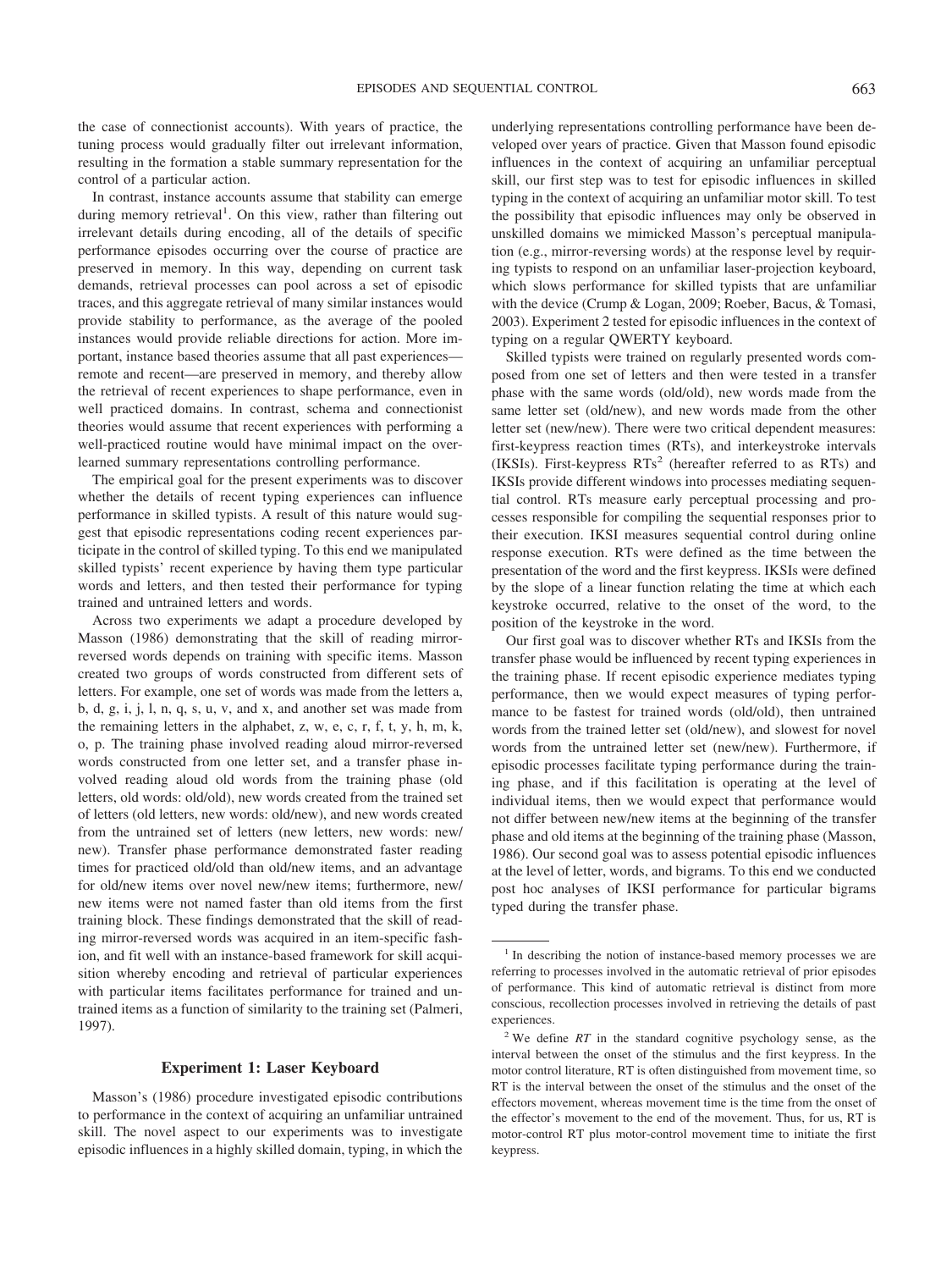# **Method**

**Subjects.** Subjects were 32 students from Vanderbilt University. Subjects were recruited for their self-reported ability to type at least 40 words per minute (WPM). Their skill was measured using a typing test from Logan & Zbrodoff (1998). Subjects were tested both on a regular keyboard (mean: 70 WPM; range: 42 to 105 WPM), and on the laser projection keyboard (mean: 33 WPM; range: 24 to 49 WPM). According to their self-report, subjects had been typing for an average of 12 years (range: 6 to 30). Eighty-four percent of subjects were self-reported touch typists. All subjects were compensated with course credit or were paid \$12 for 1 hr of participation. All subjects had normal or corrected-to-normal vision and spoke English as a first language.

**Apparatus and stimuli.** The experiment was conducted on a PC using a 15" SVGA monitor running in-house software controlled by METACARD. Typing responses were issued on a laser projection keyboard (Bluetooth Virtual Keyboard, iTech Dynamic, Hong Kong), which projected a full-size image of a QWERTY keyboard onto a tabletop and registered keypresses made to the projected image.

To create different sets of words we divided letters on the keyboard according to a checkerboard pattern. Letter Set 1 was defined by the letters q, z, s, e, c, f, t, b, h, u, m, k, and o and Letter Set 2 was defined by the letters a, w, x, d, r, v, g, y, n, j, i, l, and p. Words were created from each letter set by filtering the University of South Florida word norms (Nelson, McEvoy, & Schreiber, 1998) for four- and five-letter words (see the Appendix). Letter Set 1 yielded 37 four-letter words and 21 five-letter words, and Letter Set 2 yielded 59 four-letter words and 35 five-letter words. The mean word frequency (Kucera & Francis, 1967) from Letter Set 1 was 78 per million with a range of 0 to 2,244. The mean word frequency for words from Letter Set 2 was 68 per million with a range of 0 to 1,013. Mean word frequency was not significantly different between Letter Sets 1 and 2,  $t(79) = .22$ ,  $p = .82$ .

**Procedure.** The design involved a training and transfer phase. During the training phase subjects were presented with individual words generated from one of the letter sets (e.g., Letter Set 1). The training items were 10 four-letter words and 10 five-letter words. The words selected from the training set were chosen at random for each subject, and the letter set used to generate training items was counterbalanced across subjects. All 20 words were presented three times per block and order of words was randomized. There were eight training blocks, for a total of 480 trials.

There were two transfer blocks involving three kinds of items: old/old, old/new, and new/new. Each transfer block contained the 20 old words (old/old) from the training set (10 four-letter words, 10 five-letter words), 20 new words constructed from the trained letter set (old/new), and 20 new words constructed from the untrained letter set (new/new). All items were randomized within each block.

Subjects were seated approximately 57 cm from the computer monitor. At the beginning of each trial a fixation cross was presented in the centre of the screen for 500 ms, followed by a target word. Words were displayed in black on a white background. Letters were 8 mm in height and displayed in uppercase. Subjects were instructed to quickly and accurately type out each word, and then press the space bar to move on to the next trial. The target word was removed from the screen after subjects pressed the space bar. The next trial was initiated 500 ms later. Subjects were given online feedback regarding the letters that they were typing. The typed responses were presented at the bottom of each screen in lowercase. Subjects were instructed to ignore the case of the target and typed words. Subjects were further instructed that the backspace key would not function. In this way, all key press errors were recorded. A paragraph typing test providing an estimate of WPM (reported above) was administered at the end of the session.

#### **Results and Discussion**

Errors were counted whenever an erroneous keystroke appeared within a word. For each subject, RTs and IKSIs for each condition in each block were submitted to an outlier analysis (Van Selst & Jolicoeur, 1994), which trimmed approximately 3% of the observations from each dependent measure. Mean RTs and IKSIs for old/old, old/new, and new/new words, collapsed across word length, for all training and transfer blocks are displayed in Figure 1, and presented in numerical format in Table 1. Unless otherwise noted, an alpha criterion of .05 was adopted for all statistical tests. Results for the training session and transfer sessions are discussed separately.

**Training phase.** Mean RTs and IKSIs were submitted to separate one-way repeated-measures analyses of variances (ANOVAs) including Training Block 1, Training Block 8, and new/new words from the transfer phase. For RTs, the omnibus ANOVA was significant,  $F(2, 62) = 11.72$ ,  $MSE = 4,705.2$ ,  $\eta_p^2 =$ .27. RTs were longer in the first block (900 ms) than in the last block of training (819 ms),  $F(1, 62) = 22.42$ ,  $MSE = 4,705.20$ ,  $\eta_{\rm p}^2$  = .27. For IKSIs, the omnibus ANOVA was significant, *F*(2,  $(62) = 5.90, \text{MSE} = 1,679.32, \eta_p^2 = .16.$  IKSIs were longer in the first block (280 ms) than in the last block of training (245 ms), *F*(1, 62) = 11.53,  $MSE = 1,679.32, \eta_p^2 = .16$ . To derive a more complete picture of the learning trends, mean RTs and IKSIs for each block in the training phase were fit to separate power functions (Logan, 1988). Both RT and IKSI measures decreased monotonically across the training blocks. The power function yielded  $R^2$ fits of .94 and .98 for the mean RTs and IKSIs, respectively. This finding demonstrates that skilled typists were able to improve their typing performance on the unfamiliar laser projection keyboard with limited practice.

To test generalized learning, we compared RTs and IKSIs in the first training session with RTs and IKSIs for new/new words in the transfer session (Masson, 1986). Training phase RTs (900 ms) were not significantly different from new/new RTs (874 ms), *F*(1, 62) = 2.22,  $MSE = 4,705.2$ ,  $p < .14$ . Training phase IKSIs (280) ms) were not significantly different from new/new IKSIs (267 ms),  $F(1, 62) = 1.58$ ,  $MSE = 1,697.32$ ,  $p < .21$ . Both RTs and IKSIs for old/old items in the first block of training were not significantly different from new/new items in the transfer phase, indicating that training phase performance improvements were item-specific in nature (Masson, 1986). Apparently, performance did not improve in general for typing on the unfamiliar laser keyboard, but only improved for specific words, bigrams, and letters. To further support this claim, we note that in a separate submitted manuscript we found that 30 min of practice typing all unique words does not improve performance on the laser typing keyboard (Crump & Logan, 2009).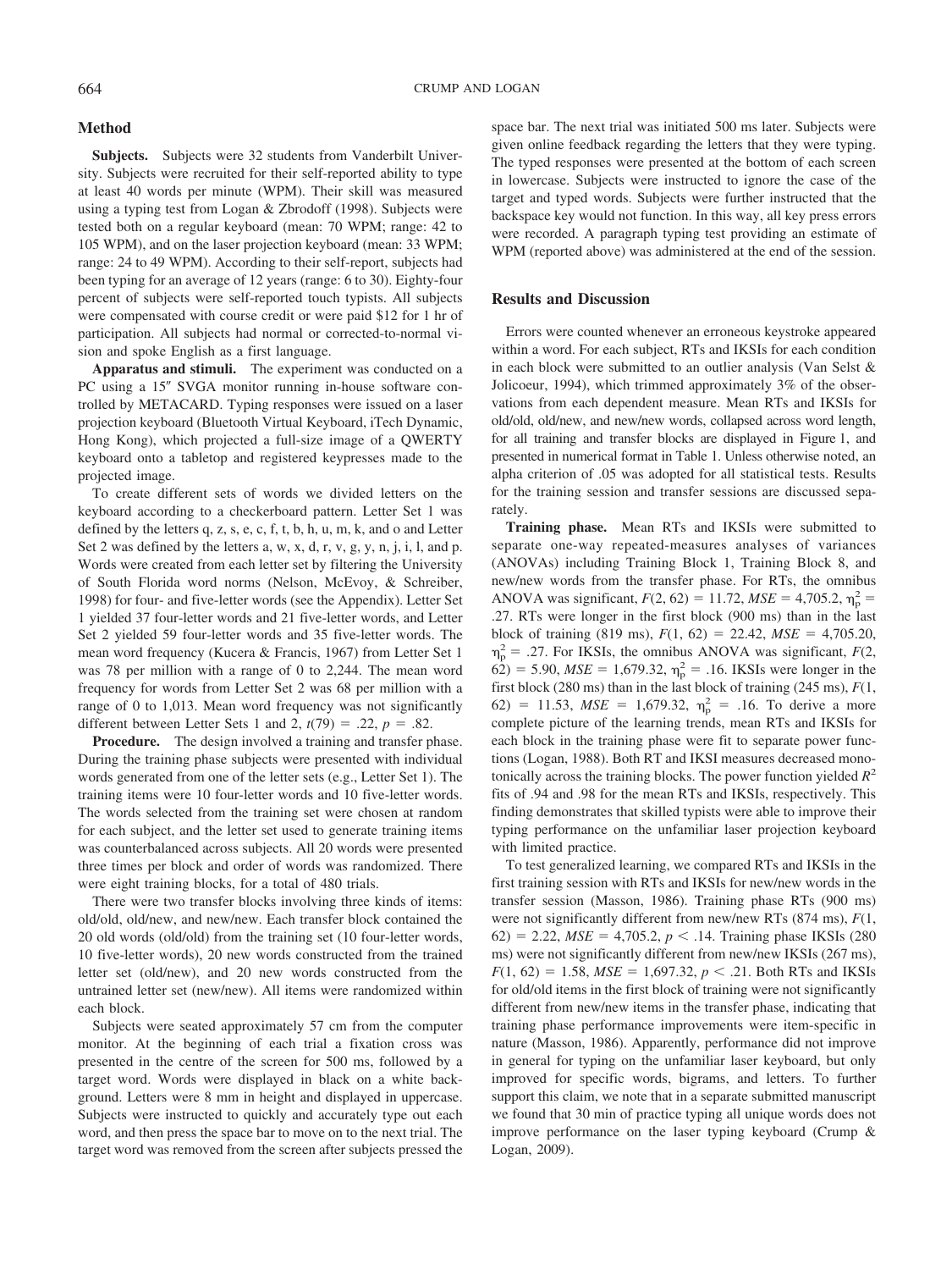





*Figure 1.* Depicts mean first-keypress reaction times (RTs) and interkeystroke intervals (IKSIs) for performance in the training and transfer sessions in Experiment 1 for the laser keyboard. The left and right figures depict mean RTs and IKSIs, respectively. Learning curves for each function were fit with a power function of the form RT (or IKSI) =  $a + b \times N^{-c}$ , where *a* is the asymptote, *b* is the maximum amount by which RT or IKSI can be reduced by practice, *N* is the number of practice trials, and *c* is the learning rate. For RTs, the best fitting equation was RTs =  $824 + 76N^{-2.92}$ . For IKSIs, the best-fitting equation was IKSI =  $242 + 39N^{-1.19}$ . Error bars represent 95% within-subject confidence intervals (Masson & Loftus, 2003).

**Transfer phase.** Results from the training phase suggested a role for item-specific learning processes, and these influences were further probed in the transfer phase with separate 2 (transfer block: first vs. second)  $\times$  2 (word length: four vs. five)  $\times$  3 (type: old/old, old/new, new/new) repeated-measures ANOVAs for RTs, IKSIs, and error rates.

For RTs, the only significant effect was the main effect of type,  $F(2, 62) = 10.95$ ,  $MSE = 9,142.66$ ,  $\eta_p^2 = .26$ . Old/old RTs (818) ms) were shorter than old/new RTs  $(847 \text{ ms})$ ,  $F(1, 62) = 5.92$ ,  $MSE = 9{,}142.66$ ,  $\eta_p^2 = .09$ , which were shorter than new/new RTs  $(874 \text{ ms}), F(1, 62) = 5.04, MSE = 9,142.66, \eta_{\text{p}}^2 = .08$ . This pattern of RTs reproduces the pattern found by Masson (1986), and suggests that improvements to performance in the training session relied on item-specific learning processes.

A similar pattern of performance was found for IKSIs. The main effect of type was significant,  $F(2, 62) = 13.99$ ,  $MSE = 2,349.32$ ,  $\eta_{\rm p}^2$  = .31. Old/old IKSIs (235 ms) were shorter than old/new IKSIs  $(253 \text{ ms}), F(1, 62) = 8.58, MSE = 2,349.32, \eta_{\text{p}}^2 = .12$ , which were shorter than new/new IKSIs (267 ms),  $F(1, 62) = 5.52$ ,  $MSE =$ 2,349.32,  $\eta_p^2 = .08$ . The fact that IKSIs reproduced the pattern of RTs further implicates item-specific learning processes in mediating performance improvements across the training phase.

For error rates, there was a significant main effect of word length,  $F(1, 31) = 19.33$ ,  $MSE = 0.0145$ ,  $\eta_p^2 = .38$ . Error rates were higher for five letter words (.23) than four letter words (.18). No other main effects or higher order interactions were significant. Overall, the pattern of error rates was consistent with the pattern of RTs and IKSIs.

Table 1

*Mean Reaction Times (RT), Interkeystroke Intervals (IKSI), and Error Rates (ER) for the Laser Keyboard Group During the Transfer Phase in Experiment 1*

| Variable              | Four    |         |         | Five    |         |         |
|-----------------------|---------|---------|---------|---------|---------|---------|
|                       | Old/old | Old/new | New/new | Old/old | Old/new | New/new |
| First transfer block  |         |         |         |         |         |         |
| RT                    | 831     | 850     | 893     | 811     | 852     | 879     |
| SE                    | 23      | 22      | 33      | 22      | 23      | 20      |
| <b>IKSI</b>           | 229     | 254     | 278     | 239     | 254     | 271     |
| SE                    | 8       | 11      | 15      | 10      | 13      | 14      |
| ER                    | .14     | .20     | .19     | .22     | .27     | .23     |
| Second transfer block |         |         |         |         |         |         |
| RT                    | 808     | 834     | 860     | 823     | 853     | 865     |
| SE                    | 21      | 22      | 29      | 19      | 21      | 25      |
| <b>IKSI</b>           | 237     | 256     | 260     | 235     | 248     | 259     |
| SE                    | ⇁       | 10      | 12      | 10      | 12      | 12      |
| ER                    | .16     | .19     | .19     | .21     | .23     | .24     |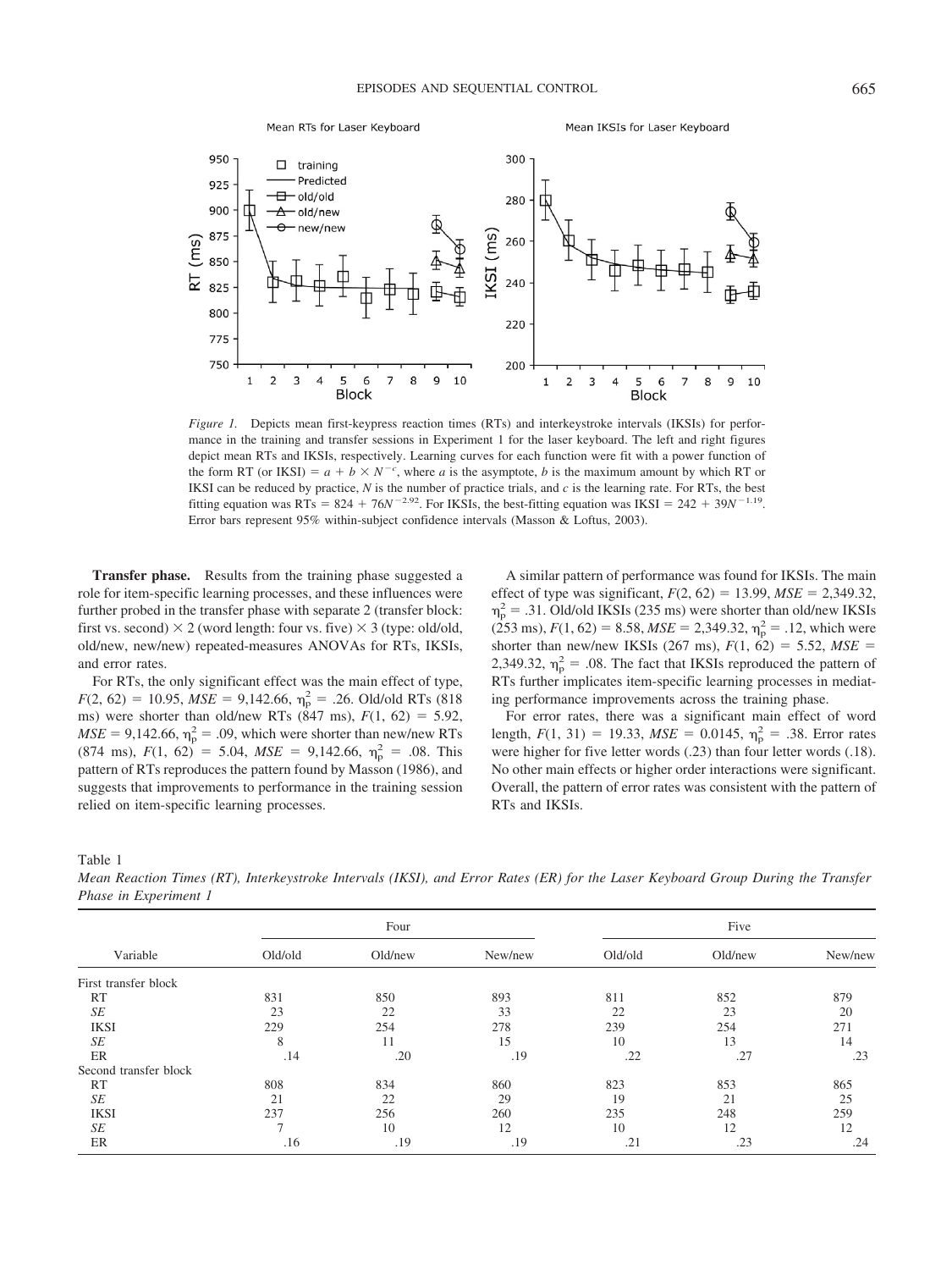The training phase led to performance improvements for both RTs and IKSIs. The transfer phase probed the item-specific nature of the practice induced performance improvements and demonstrated that trained words (old/old) were typed faster than untrained words composed of trained letters (old/new) and untrained letters (new/new). This general pattern was observed for both RTs and IKSIs, and provides a first demonstration that recent episodic experience can control skilled typing. A second goal of our analyses was to further determine the level (letter, bigram, word) at which episodic processes control performance. To this end we conducted a post hoc analyses of performance on typing bigrams in the transfer phase.

**Analysis of bigrams.** Mean IKSIs for all bigrams in the transfer phase were classified into four groups (see Figure 2). Figures 2a through 2d displays predictions for patterns of IKSI performance across bigram conditions assuming that episodic processes might separately influence performance at the level of letters, bigrams, and words. We analyzed IKSIs for four types of bigrams: Old/old trained bigrams from old/old words; old/new trained bigrams appeared as bigrams in old/old words but not as larger structures; old/new untrained bigrams, which never appeared in the training set although the letters did; and new/new untrained bigrams, which never appeared in the training set, nor did the letters. IKSIs for correctly typed bigrams were submitted to a one-way repeated-measures ANOVA including bigram type as the sole factor (old/old trained bigrams, old/new trained bigrams, old/new untrained bigrams, new/new untrained bigrams). Figure 2e displays mean IKSIs for each condition in the analysis.

The main effect of bigram type was significant,  $F(3, 93) = 4.68$ ,  $MSE = 899.89$ ,  $\eta_p^2 = .13$ . To test for the influence of episodic processing on performance at the level of letters, bigrams, and words, we conducted three linear contrasts corresponding to the predictions for performance displayed in Figures 2a through 2c. First, to test for episodic influences at the letter level we compared bigrams with trained letters against bigrams with untrained letters using the contrast weights 1, 1, 1, -3,  $F(1, 93) = 9.61$ ,  $MSE =$ 899.89,  $\eta_p^2 = .09$ . Bigrams containing trained letters were typed significantly faster (18 ms) than bigrams containing untrained letters. Second, to test for episodic influences at the bigram level we compared trained bigrams against untrained bigrams using the contrast weights 1, 1, -1, -1,  $F(1, 93) = 9.49$ ,  $MSE = 899.89$ ,  $\eta_{\rm p}^2$  = .09. Trained bigrams were typed significantly faster (16 ms) than untrained bigrams. Third, to test for episodic influences at the word level we compared bigrams occurring in a trained word against bigrams not occurring in a trained word using the contrast weights 3, -1, -1, -1,  $F(1, 93) = 8.48$ ,  $MSE = 899.89$ ,  $\eta_p^2 = .08$ . Bigrams occurring in a trained word were typed significantly faster (18 ms) than bigrams not typed in a trained word. These linear contrasts suggest a role for episodic processes to influence performance at each of the letter, bigram, and word levels. Indeed, the overall pattern of IKSI performance closely matched the pattern predicted by the combination hypothesis (Figure 2d).

Finally, we determined whether the pattern of bigram performance observed in the group average was consistent across individual subjects. To this end, we correlated the pattern of each subject's IKSIs with the weights for each of the letter, bigram, word, and combination linear contrasts. Then, for each subject we determined which linear contrast was most highly correlated with IKSI performance. Figures 2a through 2d display the number of subjects whose pattern of performance was most correlated with each predicted linear contrast. This analysis suggests that episodic influences occurred at letter, bigram, and word level across subjects, and that the majority of subjects correlated most highly with the linear contrasts for letters and words.

#### **Experiment 2: Regular Keyboard**

Experiment 1 provided evidence that episodic influences at the letter, bigram, and word level can modulate typing performance in skilled typists. The main caveat to these findings was that typing performance was brought down from ceiling levels of performance as typists gave their responses on an unfamiliar laser projection keyboard. Experiment 2 determined whether episodic influences would also modulate performance when typing is at ceiling levels of performance. With this aim in mind, we repeated the experimental procedure introduced in Experiment 1, but instead of employing a laser projection keyboard, we used a regular QWERTY keyboard. Our aim was to investigate the influence of episodic processes in the context of performing a familiar, highly practiced skill.

#### **Method**

**Subjects.** Subjects were 32 students from Vanderbilt University. Subjects were recruited for their self-reported ability to type at least 40 WPM. Their skill was measured using a typing test from Logan & Zbrodoff (1998). For subjects in the regular keyboard condition mean scores were 78 WPM (range: 46 to 112 WPM). According to their self-report, subjects had been typing for an average of 12 years (range: 6 to 30). Eighty percent of subjects were self-reported touch typists. All subjects were compensated with course credit or were paid \$12 for 1 hr of participation. All subjects had normal or corrected-to-normal vision and spoke English as a first language.

**Apparatus and stimuli.** Experiment 2 was the same as Experiment 1, with the exception that typists responded on a regular QWERTY keyboard.

**Design and procedure.** The experimental design and protocol was identical to Experiment 1.

#### **Results and Discussion**

For each subject, RTs and IKSIs for each condition in each block were submitted to an outlier analysis (Van Selst & Jolicoeur, 1994), which trimmed approximately 3% of the observations from each dependent measure. Mean RTs and IKSIs for old/old, old/ new, and new/new words, collapsed across word length, for all training and transfer blocks are displayed in Figure 3, and presented in numerical format in Table 2.

**Training phase.** Mean RTs and IKSIs were submitted to separate one-way repeated-measures ANOVAs including Training Block 1, Training Block 8, and new/new words from the transfer phase. For RTs, the omnibus ANOVA was significant,  $F(2, 62) =$ 21.32,  $MSE = 1,101.87$ ,  $\eta_p^2 = .41$ . RTs were longer in the first block (605 ms) than in the last block of training (569 ms), *F*(1, 62) = 18.86,  $MSE = 1,101.87$ ,  $\eta_p^2 = .23$ . For IKSIs, the omnibus ANOVA was significant,  $F(2, 62) = 527.45$ ,  $MSE = 102.63$ ,  $\eta_p^2 =$ .94. IKSIs were longer in the first block (129 ms) than in the last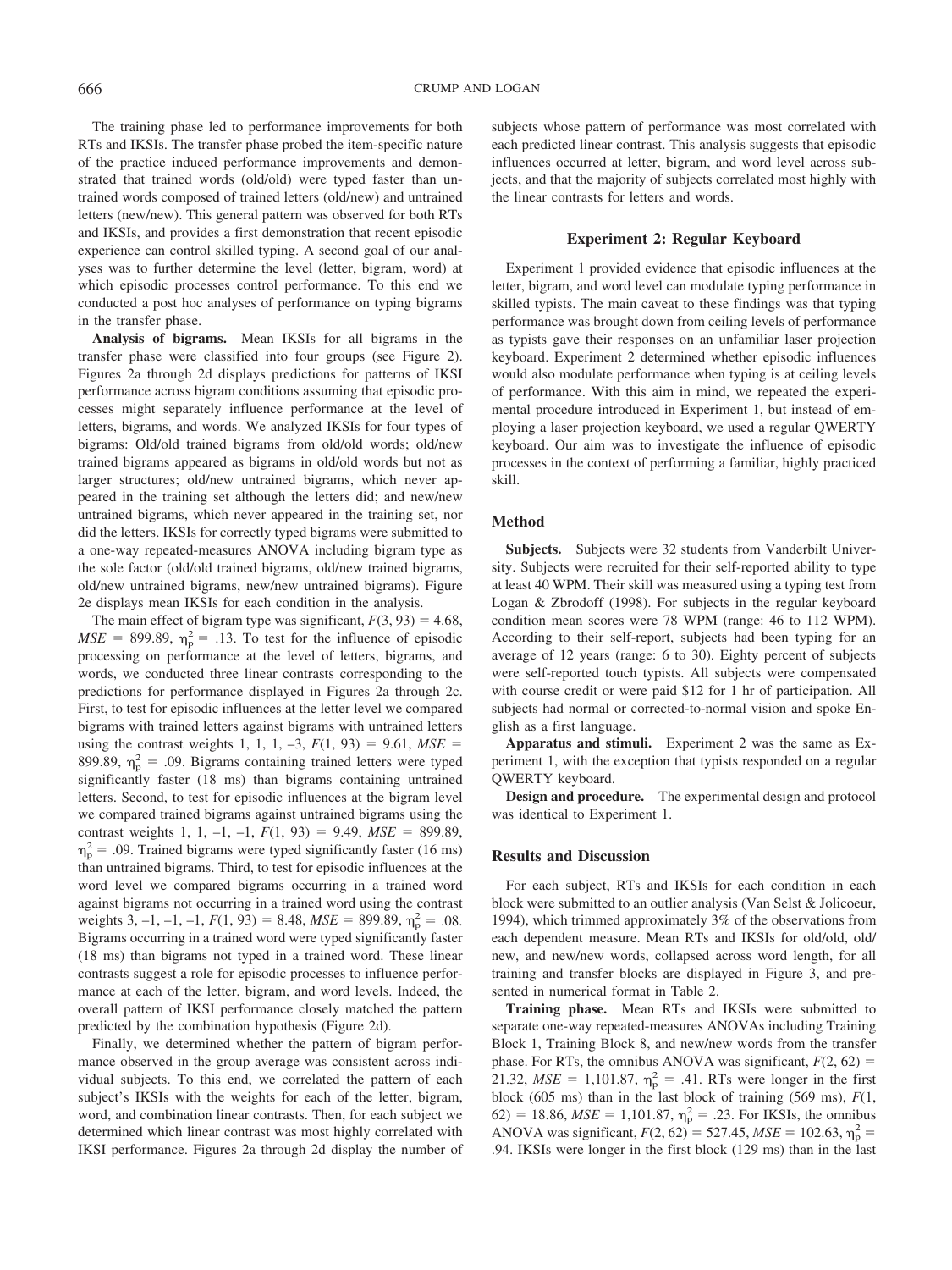

*Figure 2.* Displays predictions for the influence of episodic processes operating at the levels or letters (2a), bigrams (2b), words (2c), or a combination of levels (2d), on bigram performance. Smaller bars refer to shorter reaction times. Predictions for each level were generated by assuming that episodic processes would speed performance for all bigram conditions containing features from a particular level. Predictions were tested by forming linear contrasts comparing bigrams containing trained letters versus untrained letters  $(1, 1, 1, -3)$ , trained bigrams versus untrained bigrams  $(1, 1, -1, -1)$ , trained versus untrained words  $(3, -1, -1, -1)$ , and a final contrast combining predictions from all three levels  $(-3, -1, 1, 3)$ . In each figure the condition labels refer to the following bigram types: Trained old/old refers to bigrams from the training phase that occurred in the context of a trained word. Trained old/new refers to bigrams from the training phase that occurred in the context of an old/new word. Untrained old/new refers to novel bigrams composed from the trained letter set. Untrained new/new refers to novel bigrams composed from the untrained letter set. Figure 2e displays the mean IKSIs for bigram performance in Experiment 1 (laser keyboard), and Figure 2f displays mean IKSIs for bigram performance in Experiment 2 (regular keyboard).  $IKSI =$  interkeystroke interval.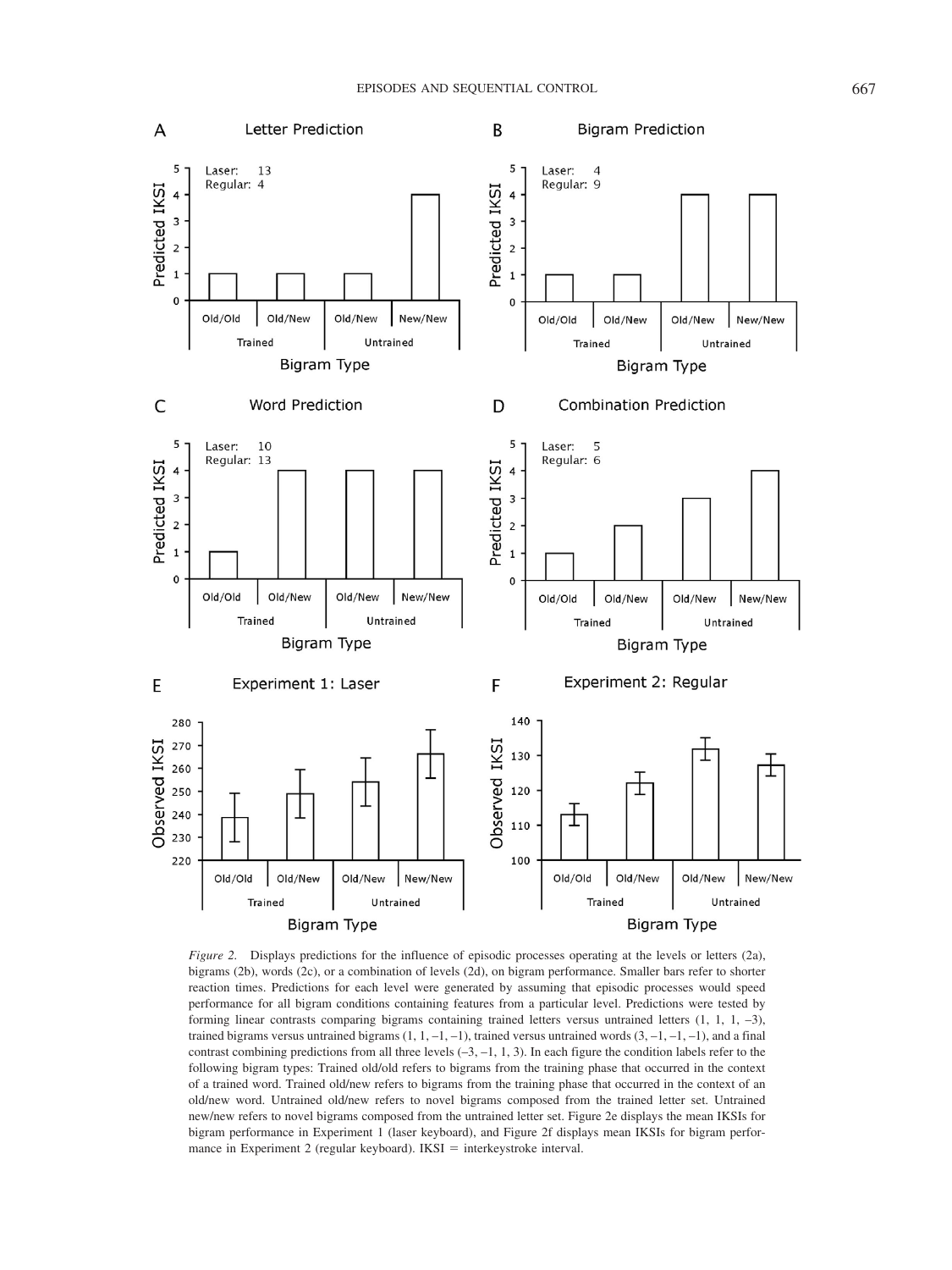Mean RTs for Regular Keyboard





*Figure 3.* Depicts mean first-keypress reaction times (RTs) and interkeystroke intervals (IKSIs) for performance in the training and transfer sessions in Experiment 2 for the regular keyboard. The left and right figures depict mean RTs and IKSIs, respectively. Learning curves for each function were fit with a power function of the form RT (or IKSI) =  $a + b \times N^{-c}$ , where *a* is the asymptote, *b* is the maximum amount by which RT or IKSI can be reduced by practice, *N* is the number of practice trials, and *c* is the learning rate. For RTs, the best fitting equation was RT =  $568 + 40N^{-2.53}$ . For IKSIs, the best fitting equation was IKSI =  $105 + 23N^{-0.62}$ . Error bars represent 95% within-subject confidence intervals (Masson & Loftus, 2003).

block of training (112 ms),  $F(1, 62) = 47.70$ ,  $MSE = 102.63$ ,  $\eta_p^2 =$ .43. Following the ANOVA, mean RTs and IKSIs for each block were fit to separate power functions to test for learning (Logan, 1988). Both RT and IKSI measures decreased monotonically across the training blocks. The power function yielded  $R^2$  fits of .98 and .98 for the mean RTs and IKSIs respectively (see Figure 3). In line with the results from Experiment 1, RTs and IKSIs improved after a short period of training on specific words for skilled typists, even when they responded on a regular QWERTY keyboard.

To test generalized learning we compared RTs and IKSIs in the first training session with RTs and IKSIs for new/new words in the transfer session. Training phase RTs (605 ms) were significantly shorter than new/new RTs (622 ms),  $F(1, 62) = 4.21$ ,  $MSE =$ 1,101.87,  $\eta_p^2 = .06$ . Training phase IKSIs (129 ms) were not

significantly different from new/new IKSIs  $(126 \text{ ms})$ ,  $F(1, 62)$  = 1.27,  $MSE = 102.63$ ,  $p < .26$ . The fact that training RTs were shorter than new/new RTs suggests that the training experience may have interfered with performance on novel items during the transfer phase. At the same time, IKSI performance did not differ between the first training session and new/new words, providing further support for the notion that improvements to performance during the training phase were item specific in nature.

**Transfer phase.** To test for evidence of item-specific learning we conducted separate 2 (transfer block: first vs. second)  $\times$  2 (word length: four vs. five)  $\times$  3 (type: old/old, old/new, new/new) repeated measures ANOVAs for RTs, IKSIs, and error rates in the transfer phase.

For RTs, the main effect of type,  $F(2, 62) = 18.47$ ,  $MSE =$ 3,841.43,  $\eta_p^2 = .37$ , and the Block  $\times$  Type interaction was signif-

Table 2

*Mean Reaction Times (RT), Interkeystroke Intervals (IKSI), and Error Rates (ER) for the Regular Keyboard Group During the Transfer Phase in Experiment 2*

| Variable              |         | Four    |         |         | Five    |         |  |
|-----------------------|---------|---------|---------|---------|---------|---------|--|
|                       | Old/old | Old/new | New/new | Old/old | Old/new | New/new |  |
| First transfer block  |         |         |         |         |         |         |  |
| RT                    | 565     | 615     | 639     | 581     | 625     | 634     |  |
| SE                    | 12      | 18      | 20      | 15      | 19      | 16      |  |
| <b>IKSI</b>           | 111     | 125     | 127     | 109     | 121     | 130     |  |
| SE                    | 4       | 4       | 6       |         | 4       | 6       |  |
| ER                    | .05     | .09     | .11     | .07     | .14     | .12     |  |
| Second transfer block |         |         |         |         |         |         |  |
| RT                    | 575     | 586     | 602     | 588     | 626     | 612     |  |
| SE                    | 14      | 16      | 17      | 14      | 22      | 17      |  |
| <b>IKSI</b>           | 114     | 122     | 122     | 112     | 124     | 126     |  |
| SE                    | 4       | 4       | 5       | 6       | 6       | 5       |  |
| ER                    | .07     | .08     | .11     | .07     | .11     | .12     |  |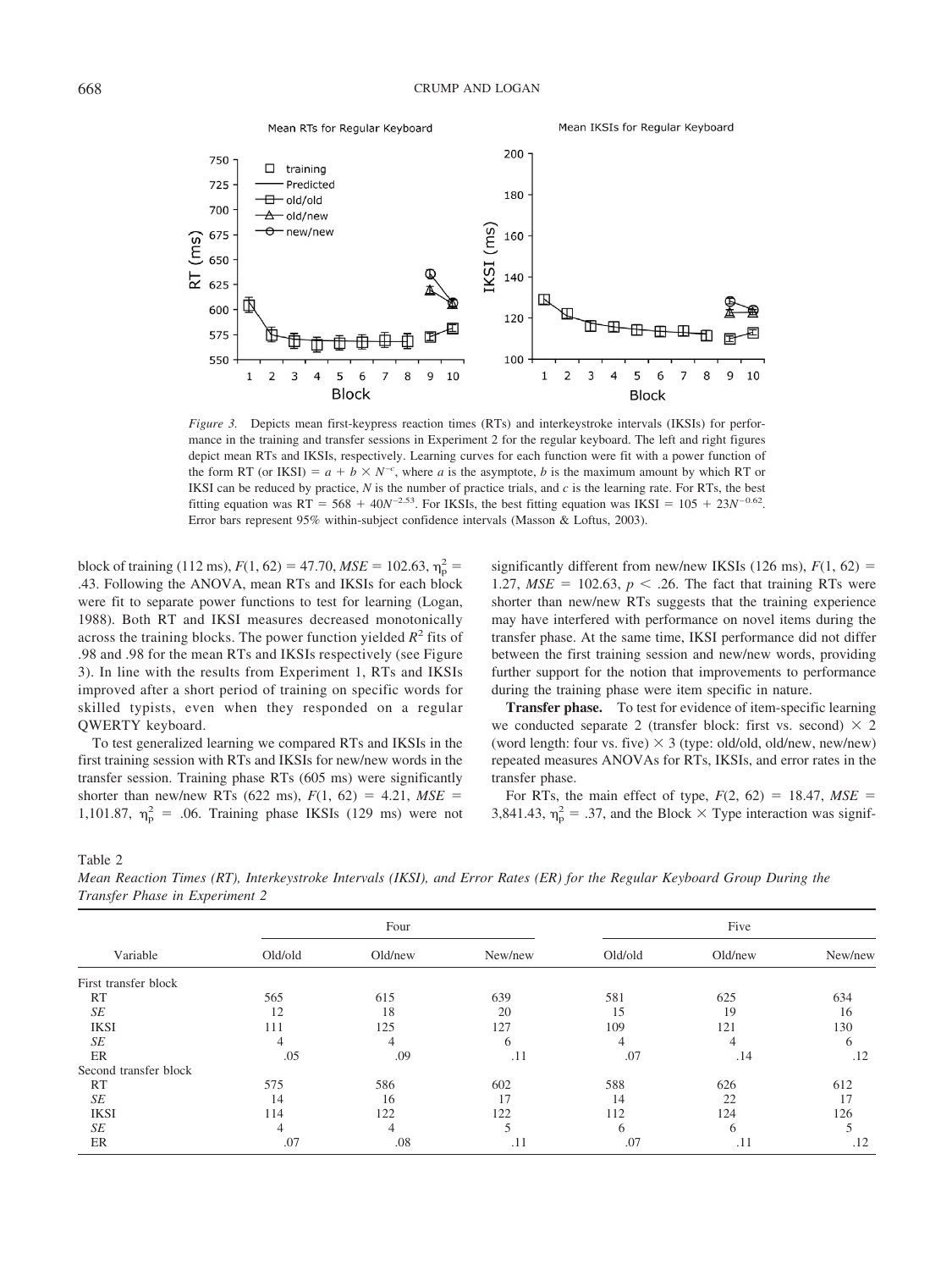icant,  $F(2, 62) = 14.08$ ,  $MSE = 821.79$ ,  $\eta_p^2 = .31$ . In the first transfer block, old/old RTs (573 ms) were shorter than old/new RTs (620 ms),  $F(1, 62) = 85.33$ ,  $MSE = 821.79$ ,  $\eta_p^2 = .58$ , which were shorter than new/new RTs (636 ms),  $F(1, 62) = 10.71$ ,  $MSE = 821.79$ ,  $\eta_p^2 = .15$ . These findings reproduced the same pattern of RTs as found in Experiment 1, and suggest that recent experience typing particular words can influence skilled typing performance. In the second transfer block, old/old RTs (582 ms) were again shorter than old/new RTs (606 ms),  $F(1, 62) = 23.16$ ,  $MSE = 821.79$ ,  $\eta_p^2 = .27$ , but, old/new RTs (606 ms) were not shorter than new/new RTs (607 ms;  $F < 1$ ). Although the advantage for old/old items remained consistent across transfer blocks, the generalization effect for old/new items diminished as subjects gained experience with typing new/new items across the transfer blocks.

Of less theoretical importance was the main effect of block, *F*(1,  $31$ ) = 8.67,  $MSE = 1,439.01$ ,  $\eta_p^2 = .22$ . RTs in the first block were shorter than RTs in the second block. Also, the main effect of word length was significant,  $F(1, 31) = 10.57$ ,  $MSE = 1,799.77$ ,  $\eta_p^2 =$ .25. No other higher order interactions were significant.

For IKSIs, the main effect of type,  $F(2, 62) = 36.81$ ,  $MSE =$ 205.58,  $\eta_p^2 = .54$ , and the Block  $\times$  Type interaction was significant,  $F(2, 62) = 3.74$ ,  $MSE = 115.78$ ,  $\eta_p^2 = .11$ . In the first transfer block, old/old IKSIs (110 ms) were shorter than old/new IKSIs (123 ms),  $F(1, 62) = 44.57$ ,  $MSE = 115.78$ ,  $\eta_p^2 = .42$ , which were shorter than new/new IKSIs (128 ms),  $F(1, 62)$  = 8.93,  $MSE = 115.78$ ,  $\eta_p^2 = .13$ . This pattern of IKSIs matches the pattern of RTs in Experiment 2, and reproduces the pattern of IKSIs found in Experiment 1. In the second transfer block, old/old IKSIs (113 ms) were again shorter than old/new IKSIs (123 ms),  $F(1, 62) = 26.10, \text{MSE} = 115.78, \eta_{\text{p}}^2 = .30, \text{ but old/new IKSIs}$ (123 ms) were not shorter than new/new IKSIs (124 ms;  $F < 1$ ). No other main effects, or higher order interactions were significant. As with the RTs for Experiment 2, the generalization effect for old/new items disappeared across transfer blocks.

For error rates, there was a significant main effect of type, *F*(2, 62) = 8.74,  $MSE = 0.00967$ ,  $\eta_p^2 = .22$ . Old/old items (.07) had smaller error rates than old/new items  $(.10)$ ,  $F(1, 62) = 10.10$ ,  $MSE = 0.00967$ ,  $\eta_p^2 = .14$ , which did not differ from new/new items  $(.11; F \le 1)$ .

In line with the findings for typing on the laser keyboard, the training experience modulated typing performance even when skilled typists responded on a regular keyboard. In the first transfer block, RTs and IKSIs were shorter for old/old items than old/new items, which in turn were shorter than RTs and IKSIs for new/new items. These results demonstrate for the first time that episodic processes can control highly skilled typing performance. In contrast with the results from Experiment 1, the advantage for old/new items over new/new items in both RT and IKSI was only significant in the first transfer block. The fact that transfer performance depended on transfer block suggests that item-specific influences may develop rapidly, and begin to speed performance as subjects gained experience with repeated instances of the old/new and new/new words appearing in the second transfer block.

**Analysis of bigrams.** Following Experiment 1, IKSIs for correctly typed bigrams were submitted to a one-way repeatedmeasures ANOVA including bigram type as the sole factor (old/ old trained bigrams, old/new trained bigrams, old/new untrained bigrams, new/new untrained bigrams). Figure 2f displays mean IKSIs for each condition in the analysis.

The main effect of bigram type was significant,  $F(3, 93) =$ 24.89,  $MSE = 83.22$ ,  $\eta_{\rm p}^2 = .45$ . To test for the influence of episodic processing on performance at the level of letters, bigrams, and words, we conducted three linear contrasts corresponding to the predictions for performance displayed in Figures 2a through 2c. First, to test for episodic influences at the letter level we compared bigrams with trained letters against bigrams with untrained letters,  $F(1, 93) = 6.97$ ,  $MSE = 83.22$ ,  $\eta_p^2 = .07$ . Bigrams containing trained letters were typed significantly faster (5 ms) than bigrams containing untrained letters. Second, to test for episodic influences at the bigram level we compared trained bigrams against untrained bigrams,  $F(1, 93) = 55.07$ ,  $MSE = 83.22$ ,  $\eta_{\rm p}^2$  = .37. Trained bigrams were typed significantly faster (12 ms) than untrained bigrams. Third, to test for episodic influences at the word level we compared bigrams occurring in a trained word against bigrams not occurring in a trained word,  $F(1, 93) = 56.32$ ,  $MSE = 83.22$ ,  $\eta_p^2 = .38$ . Bigrams occurring in a trained word were typed significantly faster (14 ms) than bigrams not typed in a trained word. These linear contrasts suggest a role for episodic processes to influence performance at each of the letter, bigram, and word levels.

Finally, we were interested in determining whether the pattern of bigram performance observed in the group average was consistent across individual subjects. To this end, we correlated the pattern of each subject's IKSIs with each of the linear contrasts predicting performance at the letter, bigram, word, and combination levels. For each subject we determined which linear contrast was most highly correlated with IKSI performance. Figures 2a through 2d each display the number of subjects whose pattern of performance was most correlated with each predicted linear contrast. This analysis suggests that episodic influences occurred at each letter, bigram, and word level across subjects, and that the majority of subjects correlated most highly with the linear contrasts for bigrams and words.

#### **General Discussion**

Our experiments investigated whether recent experience typing specific letters, bigrams, and words can influence typing performance for highly skilled typists. We extended Masson's (1986) procedure for measuring item-specific learning in the context of acquiring an unfamiliar skill to the highly skilled domain of typing. We measured the role of item-specific learning at the level of words, bigrams, and letters in tasks requiring unfamiliar (Experiment 1) and familiar (Experiment 2) typing responses. Both experiments demonstrated that with relatively short amounts of practice, item-specific learning processes quickly influence performance, even in the context of performing a familiar, highly practiced skill in a normal fashion.

To summarize our results, we focus on RTs and IKSIs separately. In both experiments, RTs in the transfer phase were faster for old/old items than for old/new and new/new items. This finding demonstrates that processes involved in encoding and preparing a sequence depend on experience with specific items. In addition, the finding that old/new items were faster than new/new items demonstrates some generalization of knowledge to novel items that were constructed from the same letters experienced in training.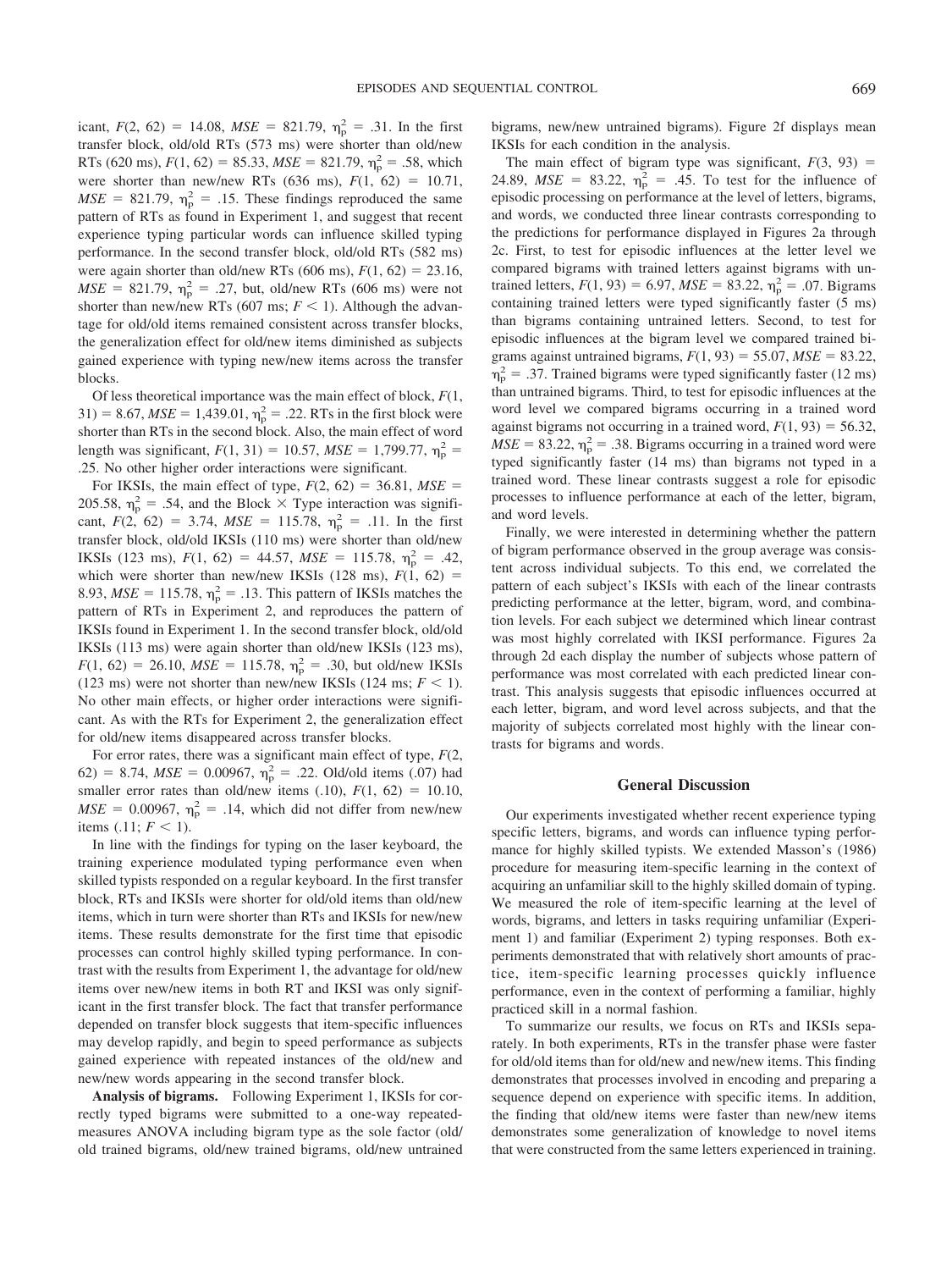However, RT may not directly tap processes involved in sequential processing, and may instead reflect the operation of earlier perceptual processes involved in identification of the to-be-typed word.

A more direct measure of processes involved in sequential control is provided by IKSIs, which also depend on experience with specific items. For both keyboard groups, IKSIs were fastest for old/old items, followed by old/new items, which were in turn faster than new/new items. These findings reproduce the pattern of RTs, and provide stronger support for the notion that episodic processes influence sequential control during typing performance (Masson, 1986).

More impressive, we found episodic influences on RTs and IKSIs when skilled typists performed on both the unfamiliar laser keyboard, and the familiar regular keyboard. This finding indicates that episodic influences in skilled typing are robust enough to be detected even in well-practiced, familiar circumstances. At the same time, there were noteworthy differences in transfer performance between keyboard groups. In particular, the influence of the training experience on transfer performance was relatively short lived for the regular keyboard. Although RTs and IKSIs were significantly fastest for old/old items across the two transfer blocks, the advantage for old/new over new/new items was reduced across transfer blocks as subjects gained experience with the new items. In contrast, for the laser keyboard group, the RT and IKSI advantage for old/old over old/new, and old/new over new/ new items remained significant across both transfer blocks.

To further understand the levels of representation influenced by recent experience with typing particular words and letters we carried out a post hoc analysis on performance for typing particular bigrams. With both keyboards, we found evidence of episodic effects at the word, bigram, and letter level. Taken together, our findings demonstrate that recent episodic experience typing specific words mediates speed of highly skilled typing movements. These findings conceptually replicate Masson (1986). They hold important implications for theories of typing specifically, but also sequence learning and motor control more generally.

Theories of typing typically assume an important role for schematic representations in the control of keystroke execution (John, 1996; Rumelhart & Norman, 1982; Salthouse, 1986; Wu & Liu, 2008). Schemas refer to node-like summary representation coding the details of motor effectors movements. A primary assumption of this view is that the details of individual typing experiences are filtered out in favor of an average summary representations of the intended action plan. In other words, memory traces for specific typing experiences are not represented, and previous research on typing has not provided any evidence for the view that multiple traces of typing experiences are stored. However, we note that Viviani & Laissard (1996) speculated that multiple traces may be laid down for small, highly frequent words (e.g., *the*), but suggested that multiple traces are unlikely to be stored for longer words. Crucially, our findings provide a first demonstration that individual memory traces of specific typing experiences are stored and can be retrieved to mediate typing performance, even for highly skilled typists.

More specifically, our evidence that recent item-specific learning processes participate in the control of skilled typing opens the door for an instance-based memory approach to understanding skilled typing (Logan, 1988). On this view, practice with typing specific words and letters would populate memory with specific examples of these task demands. In contrast to schematic views, where the details of individual experiences are averaged out during learning, the episodic view assumes that the details of each episode are stored, and that processes operating during retrieval play a role in selecting individual episodes, or pooling across instances, for the control of action. The notion that averaging could occur during retrieval affords stability to episodic representations, as the variance associated with individual instances would be constrained by the mean of the retrieved episodes. Assuming that memory retrieval could influence typing also implies that recent experiences might influence memory retrieval. Indeed, our results confirm that recent episodic experience can influence highly skilled typing performance.

Speaking more broadly, our proposal that skilled typing can be mediated by instance-based memory processes echoes similar proposals in the domains of motor control and sequence learning. In the context of motor control, Rosenbaum, Loukopoulos, Meulenbroek, Vaughan, and Engelbrecht (1995) and Rosenbaum, Meulenbroek, Vaughan, and Jansen (2001) proposed that reaching movements are controlled by the retrieval of individually stored examples of movement patterns, termed *postures*. These stored postures reflect trace representations of previous experiences with a particular grasping movement, rather than a stored summary representation of the intended movement. We assume that the processing principles articulated by Rosenbaum et al. may be useful in further understanding the nature of processes controlling action in skilled typing.

In the sequence learning literature (for reviews in each literature, see artificial grammar learning, Pothos, 2007; serial reaction time, Clegg, DiGorolamo, & Keele, 1998), the representations employed by the processes controlling sequence learning has been a topic of considerable debate. Theories differ in the extent to which learning of sequence information is mediated by conscious application of rules about the grammatical structure of the sequence, by implicit processes involved in learning associations between elements in the sequence, or by exemplar-based memory retrieval processes. In particular, the role of exemplar-based memory processes in sequence learning has been thoroughly documented in the context of artificial grammar learning (for a review, see Neal & Hesketh, 1997), and has been suggested in the context of the serial reaction time (SRT) paradigm (Stadler, 1992, 1993, 1995). More recently, computational accounts of the exemplar approach have been proposed both in the domain of artificial grammar learning (Jamieson & Mewhort, 2009a), and in the SRT domain (Jamieson & Mewhort, 2009b). Our findings fall in line with this previous work, and we assume that the processing principles described to account for sequence learning in terms of exemplar-based memory processes would also apply to the domain of typing. At the same time, the task of typing is different from the kinds of tasks employed in the artificial grammar and SRT paradigms. Most notable is the fact that typists are well-practiced, and can execute highly familiar sequences very rapidly. Artificial grammar tasks usually involve decisions about the grammaticality of unfamiliar sequences, and SRT tasks involve responding to unfamiliar sequences usually defined by the spatial location of symbols presented on a computer monitor. In this light, what is novel about our current findings is the notion that exemplar-based memory processes also operate in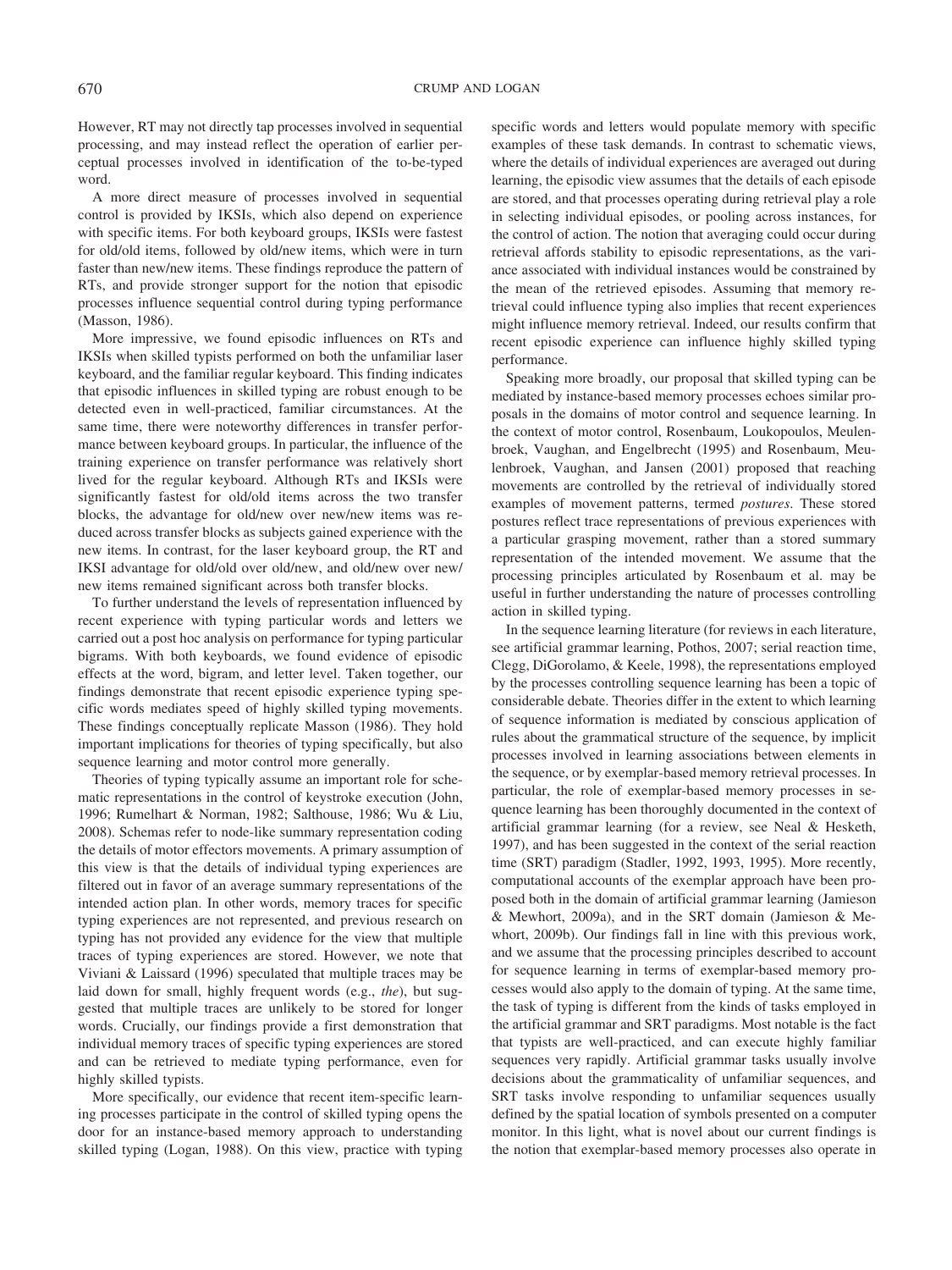the context of a highly skilled, familiar task domains, namely, typewriting.

#### **References**

- Botvinick, M. M., & Plaut, D. C. (2004). Doing without schema hierarchies: A recurrent connectionist approach to normal and impaired routine sequential action. *Psychological Review, 111*, 395–429.
- Clegg, B. A., DiGirolamo, G. J., & Keele, S. W. (1998). Sequence learning. *Trends in Cognitive Sciences, 2,* 275–281.
- Cooper, R., & Shallice, T. (2000). Contention scheduling and the control of routine activities. *Cognitive Neuropsychology, 17,* 297–338.
- Crump, M. J. C., & Logan, G. D. (in press). Warning, this keyboard will de-construct: The role of the keyboard in skilled typewriting. *Psychonomic Bulletin and Review.*
- Flanders, M., & Soechting, J. F. (1992). Kinematics of typing: Parallel control of two hands. *Journal of Neurophysiology, 67,* 1264 –1274.
- Gentner, D. R. (1983). Keystroke timing in transcription typing. In W. E. Cooper (Ed.), *Cognitive aspects of skilled typewriting.* New York: Springer-Verlag.
- Hershman, R. L., & Hillix, W. A. (1965). Data processing in typing: Typing rate as a function of material and amount exposed. *Human Factors, 5,* 483– 492.
- Houghton, G., & Hartley, T. (1995). Parallel models of serial behavior: Lashley revisited. *Psyche, 2.* Retrieved from http://journalpsyche.org
- Inhoff, A. W. (1991). Word frequency during copytyping. *Journal of Experimental Psychology: Human Perception and Performance, 17,* 478 – 487.

Jamieson, R. K., & Mewhort, D. J. K. (2009a). Applying an exemplar model to the artificial-grammar task: Inferring grammaticality from similarity. *Quarterly Journal of Experimental Psychology, 62,* 550 –575.

- Jamieson, R. K., & Mewhort, D. J. K. (2009b). Applying an exemplar model to the serial reaction-time task: Anticipating from experience. *Quarterly Journal of Experimental Psychology, 62,* 1757–1783.
- John, B. E. (1996). TYPIST: A theory of performance in skilled typing. *Human Computer Interaction, 11,* 321–355.
- Kucera, H., & Francis, W. N. (1967). *Computational analysis of presentday American English.* Providence, RI: Brown University Press.
- Lashley, K. S. (1951). The problem of serial order in behavior. In L. A. Jeffress (Ed.), *Cerebral mechanisms in behavior* (pp. 112–146). New York: Wiley.
- Logan, G. D. (1988). Toward and instance theory of automatization. *Psychological Review, 95,* 492–527.
- Logan, G. D., & Zbrodoff, N. J. Z. (1998). Stroop-type interference: Congruity effects in color naming with typewritten responses. *Journal of Experimental Psychology: Human Perception and Performance, 24,* 978 –992.
- Masson, M. E. J. (1986). Identification of typographically transformed words: Instance-based skill acquisition. *Journal of Experimental Psychology: Learning, Memory, and Cognition, 12,* 479 – 488.
- Masson, M. E. J., & Loftus, G. R. (2003). Using confidence intervals for graphically based data interpretation. *Canadian Journal of Experimental Psychology, 57,* 203–220.
- Neal, A., & Hesketh, B. (1997). Episodic knowledge and implicit learning. *Psychonomic Bulletin & Review, 4,* 24 –37.
- Nelson, D. L., McEvoy, C. L., & Schreiber, T. A. (1998). *The University of South Florida word association, rhyme, and word fragment norms*. Retrieved from http://www.usf.edu/FreeAssociation/
- Newell, A., & Rosenbloom, P. S. (1981). Mechanisms of skill acquisition and the law of practice. In J. R. Anderson (Ed.), *Cognitive skills and their acquisition* (pp. 1–55). Hillsdale, NJ: Erlbaum.
- Norman, D. A., & Shallice, T. (1986). Attention to action: Willed and automatic control of behavior. In R. J. Davidson et al. (Eds.), *Consciousness and self-regulation* (pp. 1–18). New York: Plenum Press.
- Palmeri, T. J. (1997). Exemplar similarity and the development of automaticity. *Journal of Experimental Psychology: Learning, Memory, and Cognition, 23,* 324 –354.
- Pothos, E. M. (2007). Theories of artificial grammar learning. *Psychological Bulletin, 133,* 227–244.
- Rhodes, B. J., Bullock, D., Verwey, W. B., Averbeck, B. B., & Page, M. P. A. (2004). Learning and production of movement sequences: Behavioral, neurophysiological, and modeling perspectives. *Human Movement Science, 23,* 699 –746.
- Rieger, M. (2004). Automatic keypress activation in skilled typing. *Journal of Experimental Psychology: Human Perception and Performance, 30,* 555–565.
- Roeber, H., Bacus, J., & Tomasi, C. (2003). Typing in thin air: The Canesta projection keyboard—A new method of interaction with electronic devices. *CHI '03 Extended Abstracts,* 712–733.
- Rosenbaum, D. A., Loukopoulos, L. D., Meulenbroek, R. G. M., Vaughan, J., & Engelbrecht, S. E. (1995). Planning reaches by evaluating stored postures. Psychological Review, 102, 28-67.
- Rosenbaum, D. A., Meulenbroek, R. J., Vaughan, J., & Jansen, C. (2001). Posture-based motion planning: Applications to grasping. *Psychological Review, 108,* 709 –734.
- Rumelhart, D. E., & Norman, D. A. (1982). Simulating a skilled typist: A study of skilled cognitive-motor performance. *Cognitive Science, 6,* 1–36.
- Salthouse, T. A. (1986). Perceptual, cognitive, and motoric aspects of transcription typing. *Psychological Bulletin, 99,* 303–319.
- Shaffer, L. H. (1978). Timing in the motor programming of typing. *The Quarterly Journal of Experimental Psychology, 30,* 333–345.
- Stadler, M. A. (1992). Statistical structure and implicit serial learning. *Journal of Experimental Psychology: Learning, Memory, and Cognition, 18,* 318 –327.
- Stadler, M. A. (1993). Implicit serial learning: Questions inspired by Hebb (1961). *Memory and Cognition, 21,* 819 – 827.
- Stadler, M. A. (1995). Role of attention in implicit learning. *Journal of Experimental Psychology: Learning, Memory, and Cognition, 21,* 674 – 685.
- Van Selst, M., & Jolicoeur, P. (1994). A solution to the effect of sample size on outlier elimination. *The Quarterly Journal of Experimental Psychology, 47*A, 631– 650.
- Viviani, P., & Laissard, G. (1996). Motor templates in typing. *Journal of Experimental Psychology: Human Perception and Performance, 22,* 417– 445.
- Wu, C., & Liu, Y. (2008). Queuing network modeling of transcription typing. *ACM Transactions on Computer-Human Interaction, 15,* Article 6.

(*Appendix follows*)